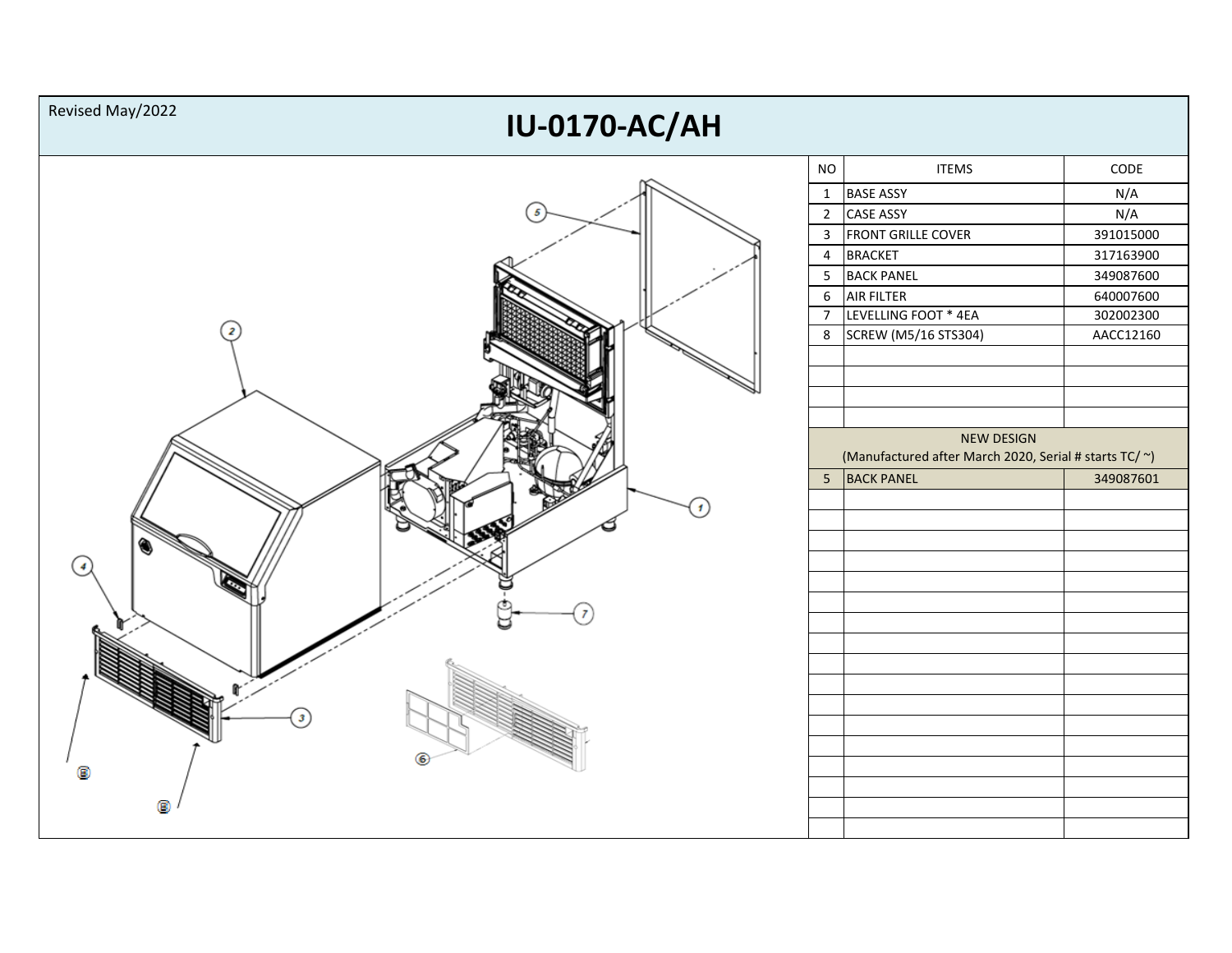| Revised Feb/2022<br><b>IU-0170-AC/AH</b> |                                                                                                           |                                                                                                                                 |                                                                                  |  |  |
|------------------------------------------|-----------------------------------------------------------------------------------------------------------|---------------------------------------------------------------------------------------------------------------------------------|----------------------------------------------------------------------------------|--|--|
| 4<br>6<br>◎                              | $\rm NO$<br>$\mathbf{1}$<br>$\overline{2}$<br>$\overline{\mathbf{3}}$<br>$\overline{4}$<br>$5\phantom{.}$ | <b>ITEMS</b><br>REAR, WATER TROUGH<br><b>WATER GUIDE</b><br><b>TOP COVER ASSY</b><br><b>DOOR FRAME ASSY</b><br><b>DOOR ASSY</b> | $\mathsf{CODE}$<br>604002500<br>317174300<br>443053700<br>447011700<br>447012300 |  |  |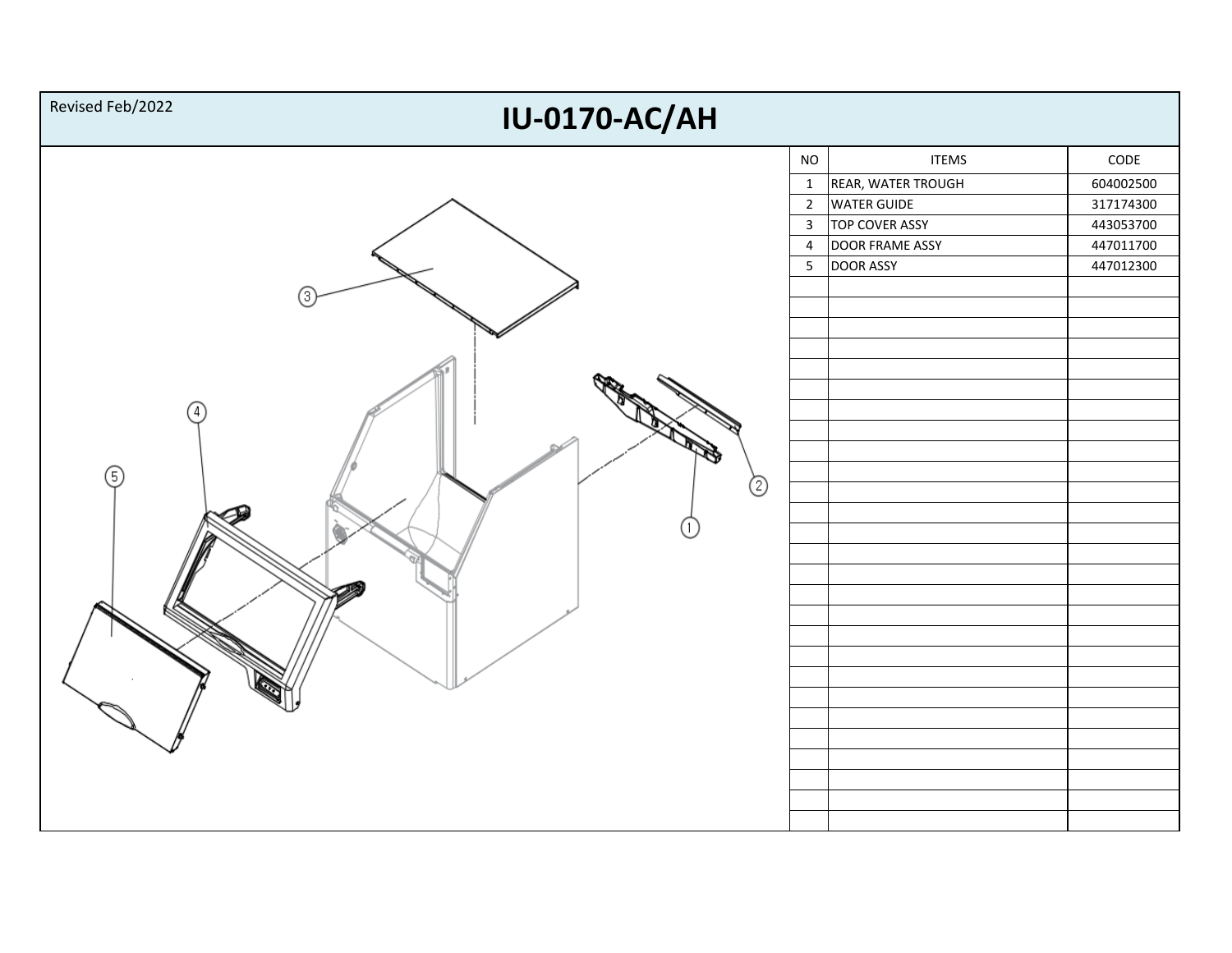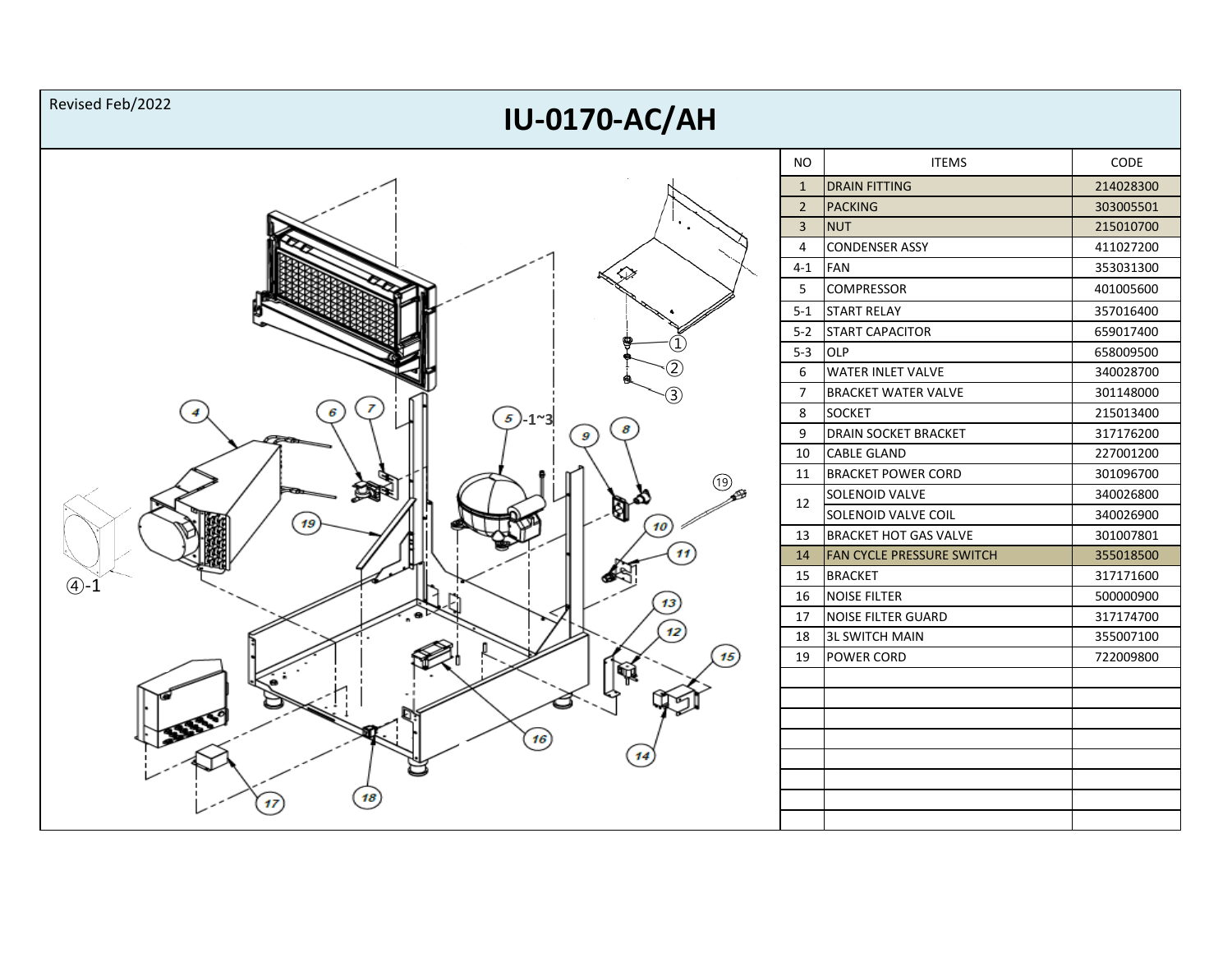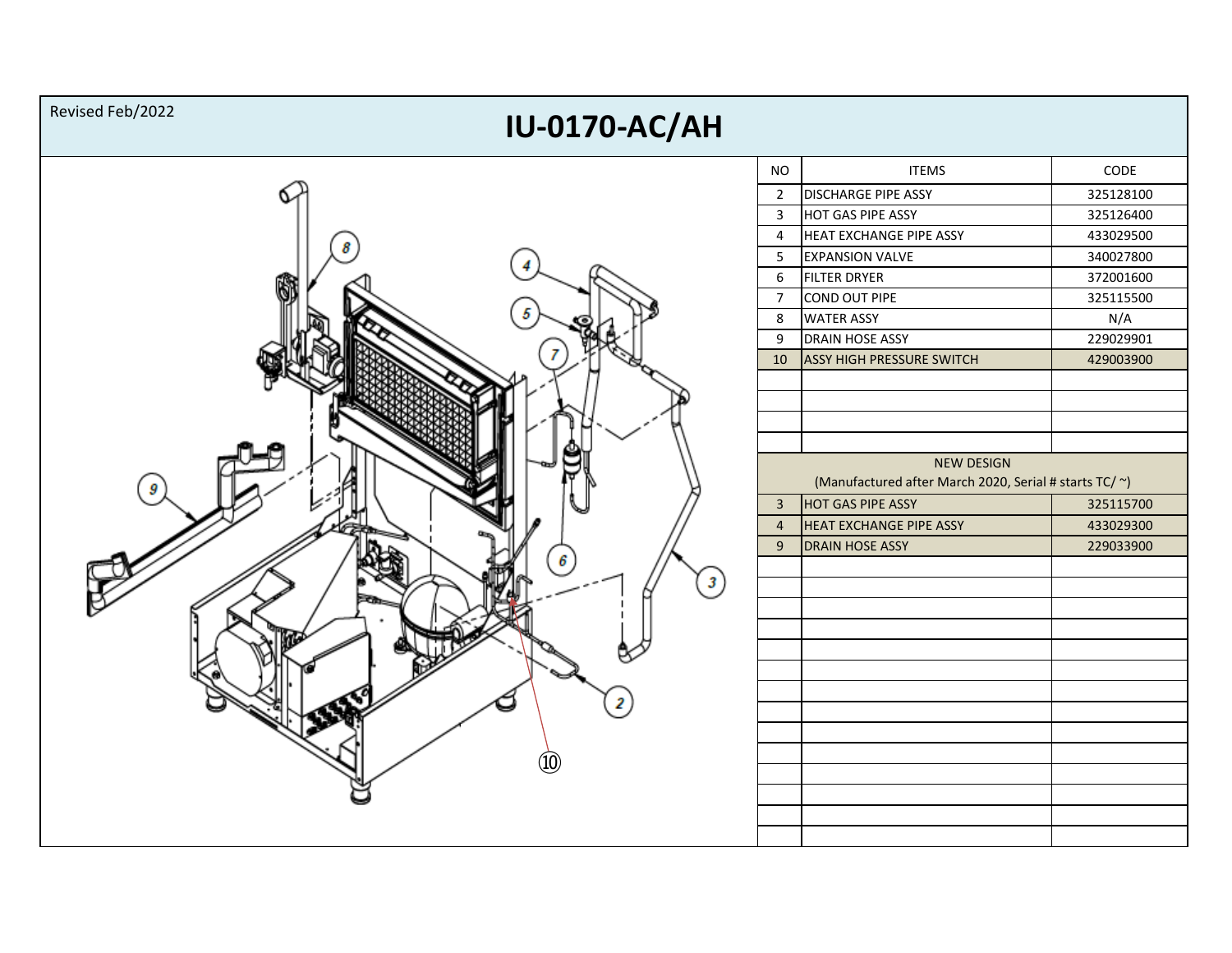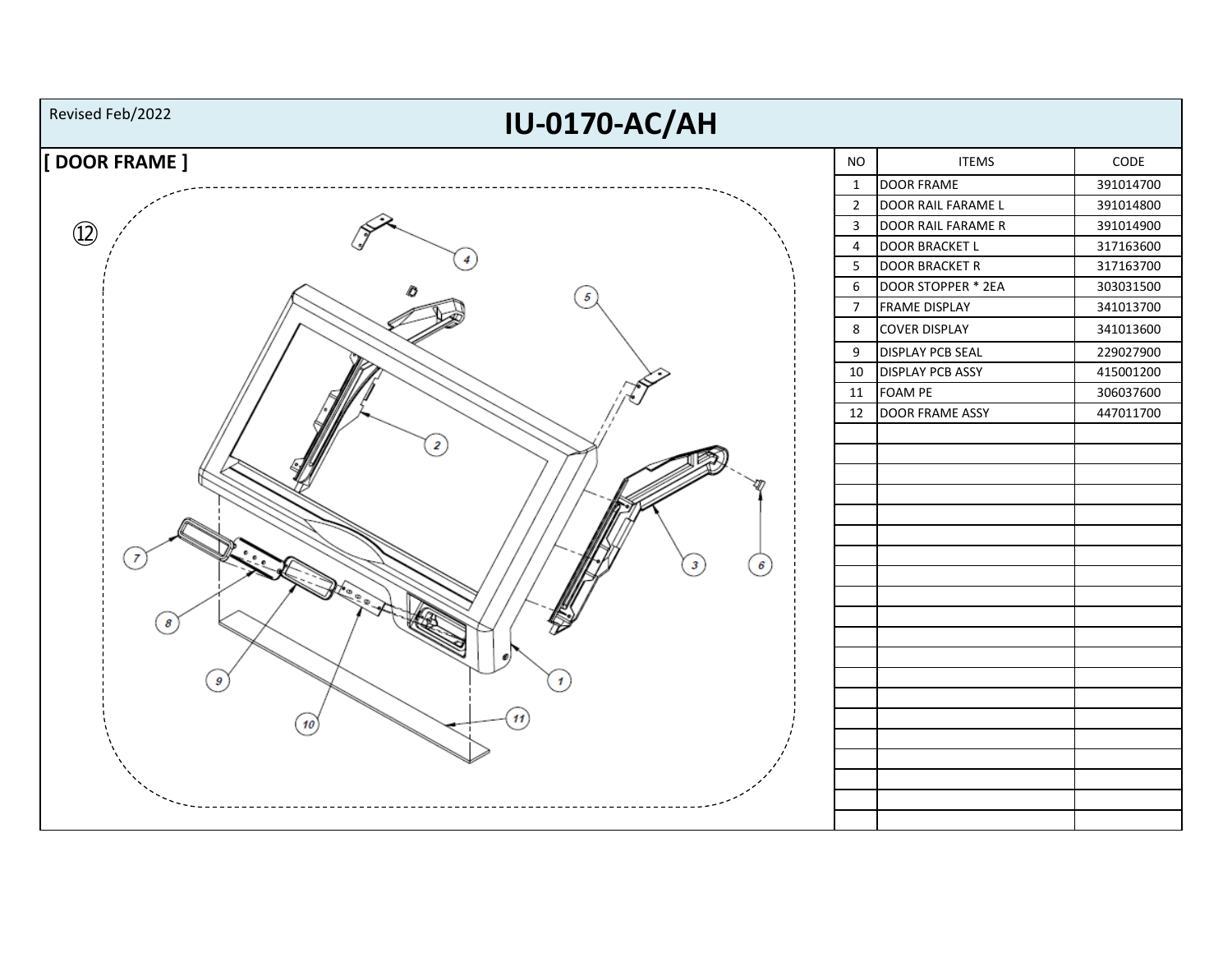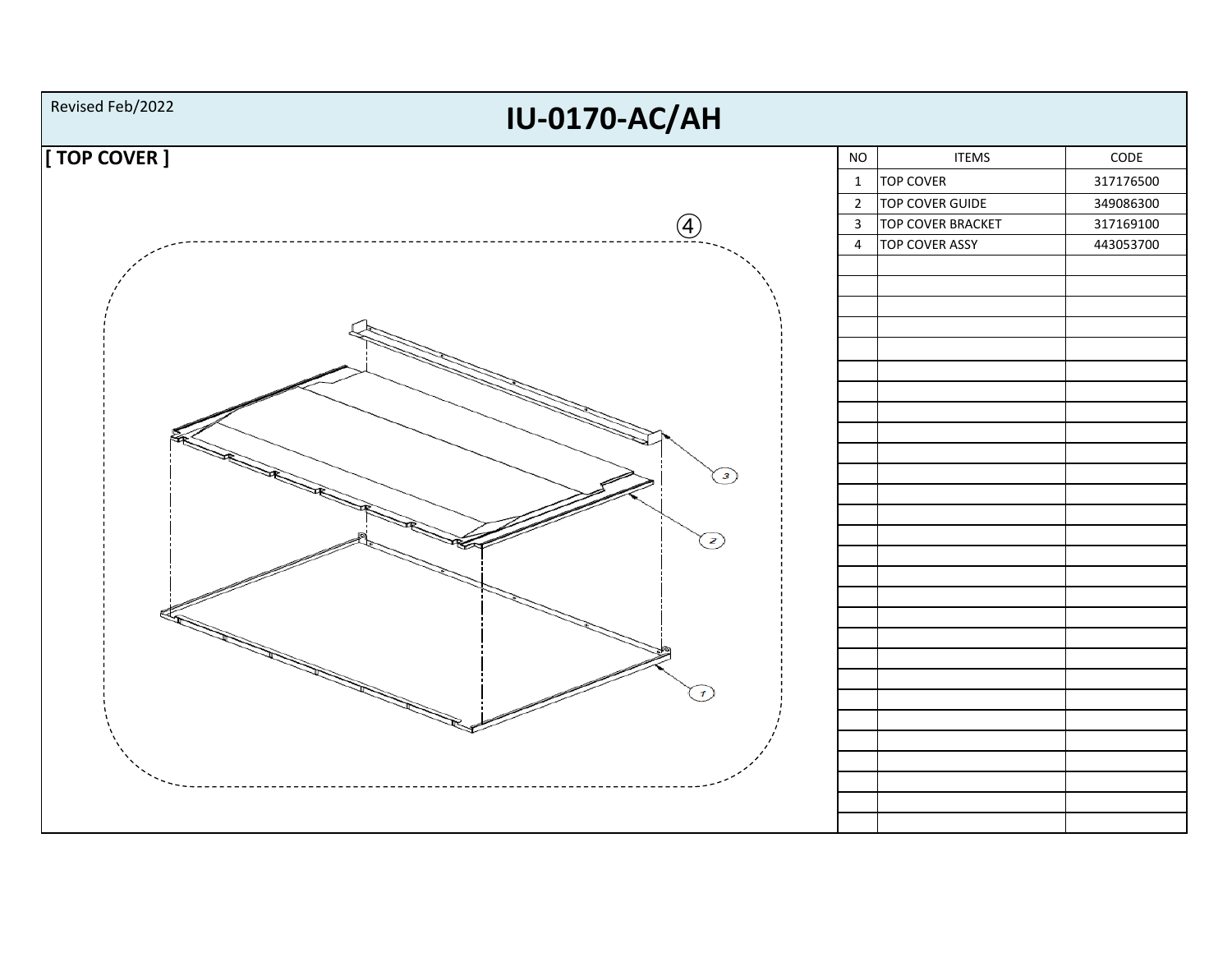![](_page_6_Figure_0.jpeg)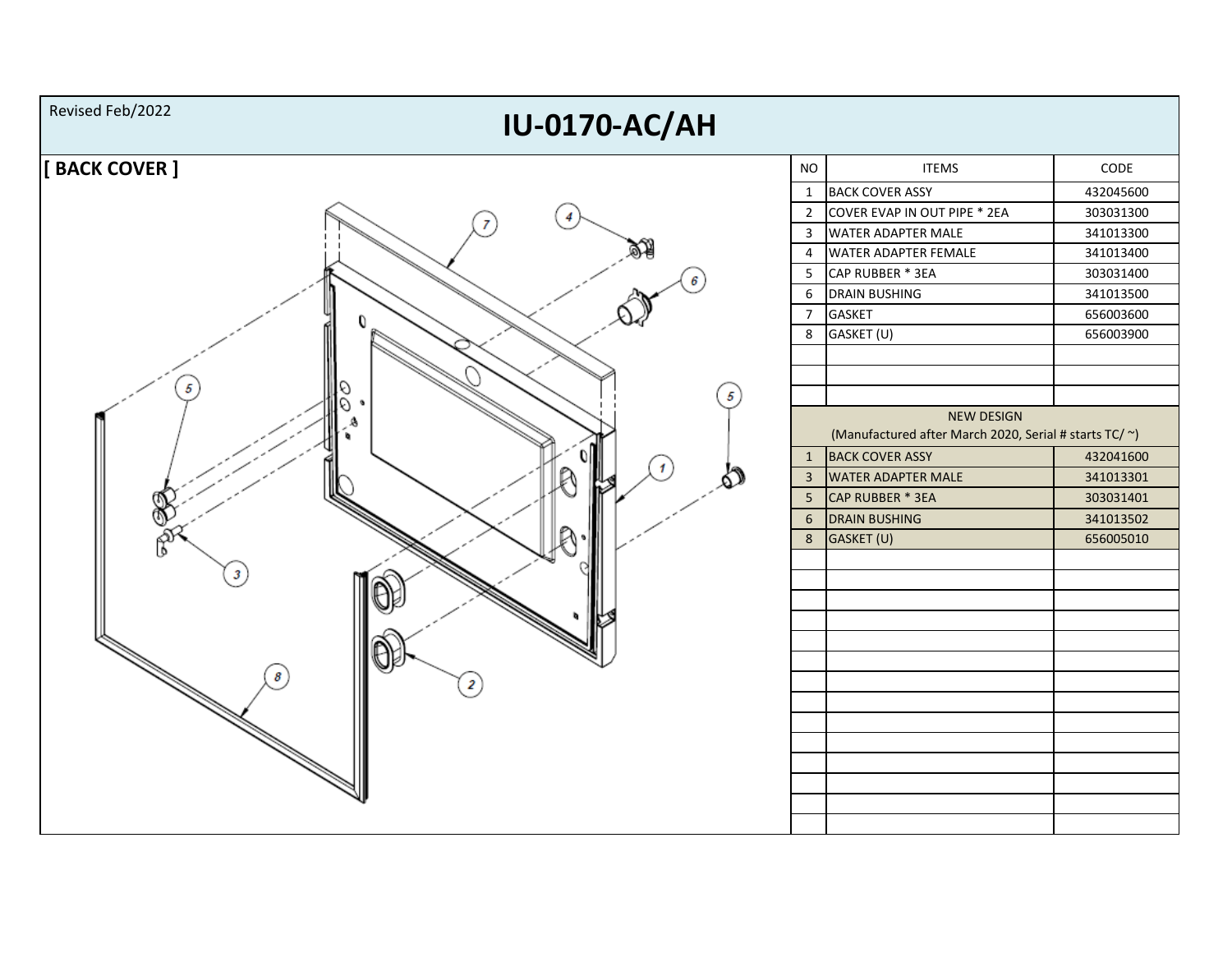![](_page_7_Figure_0.jpeg)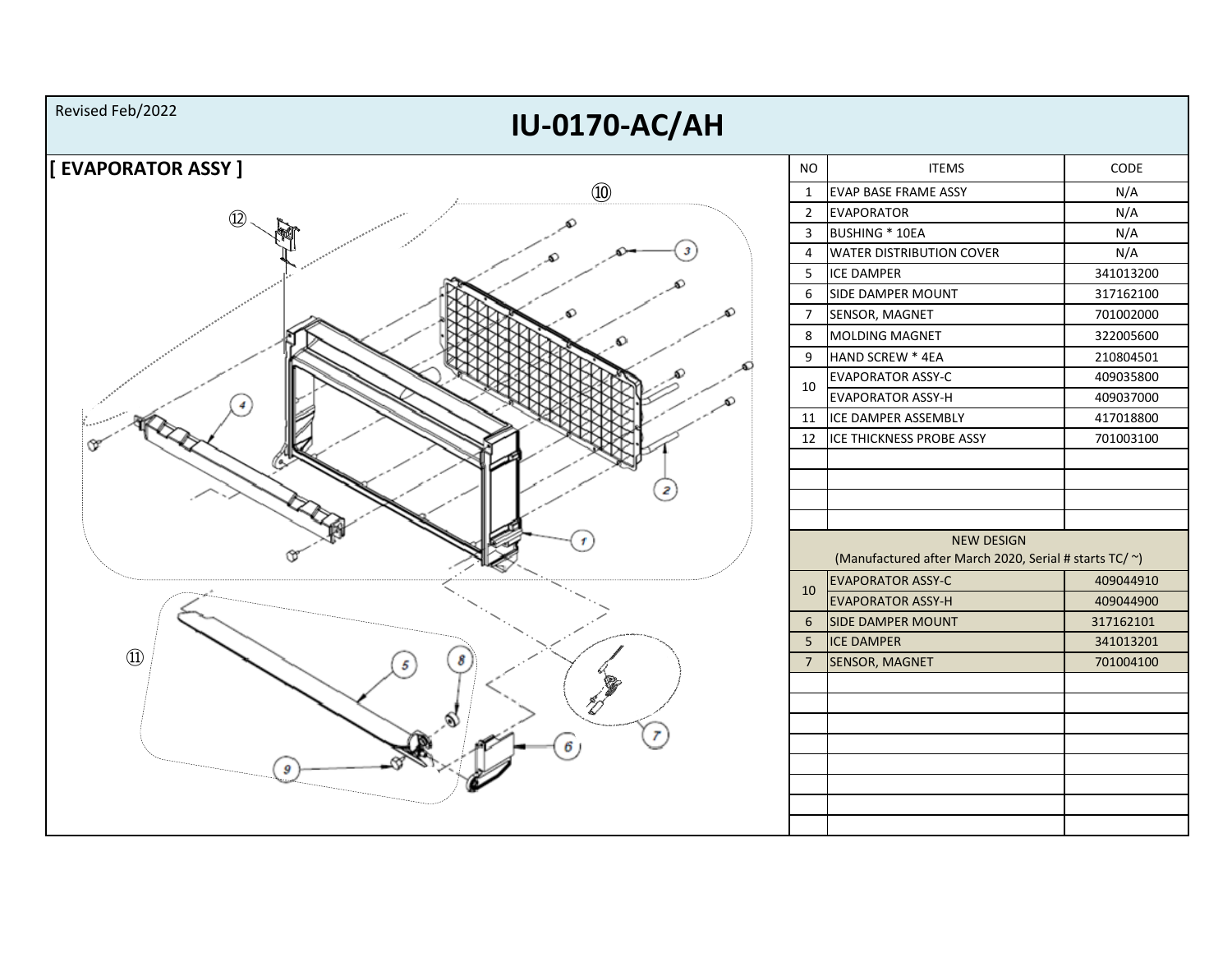![](_page_8_Figure_0.jpeg)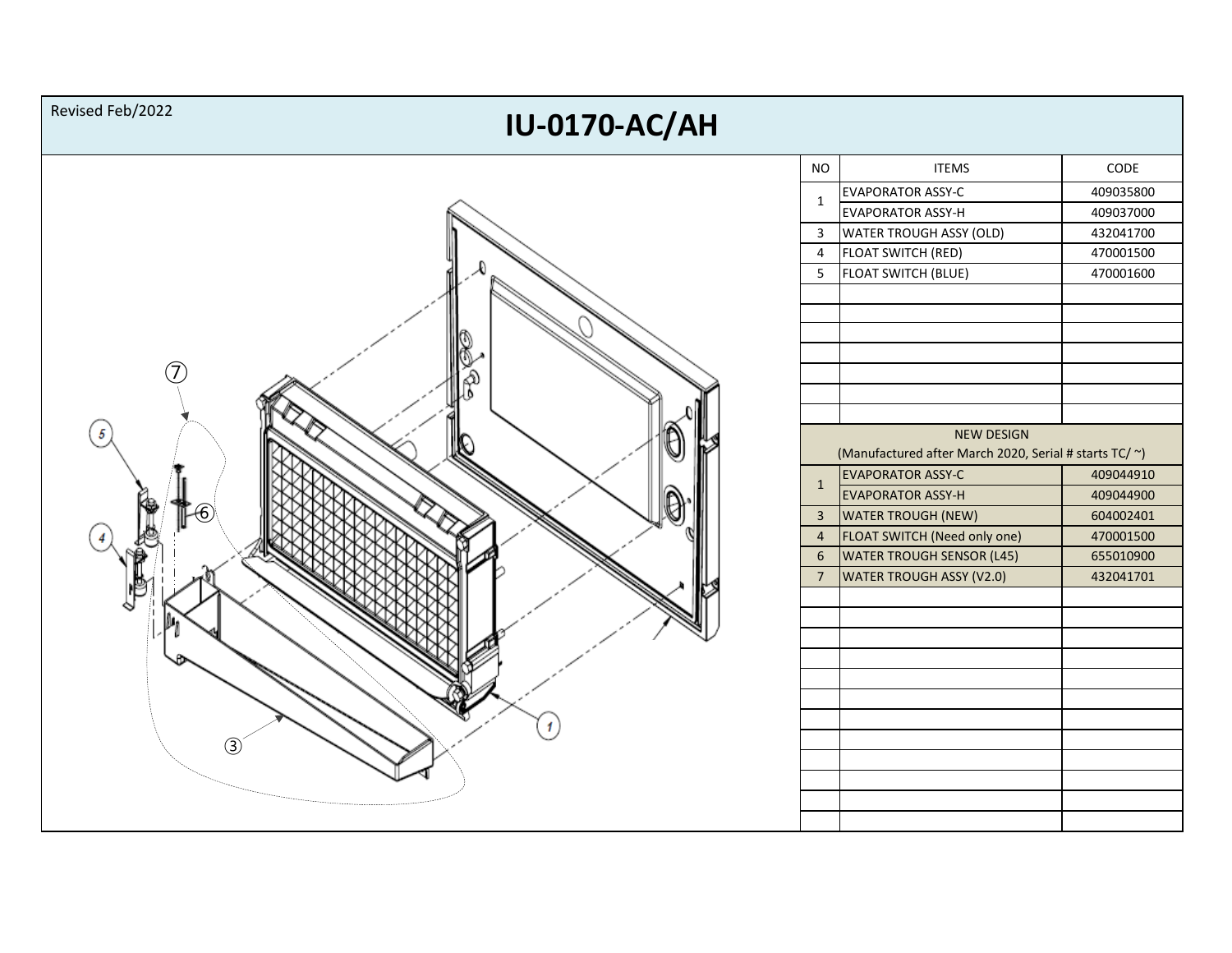![](_page_9_Figure_0.jpeg)